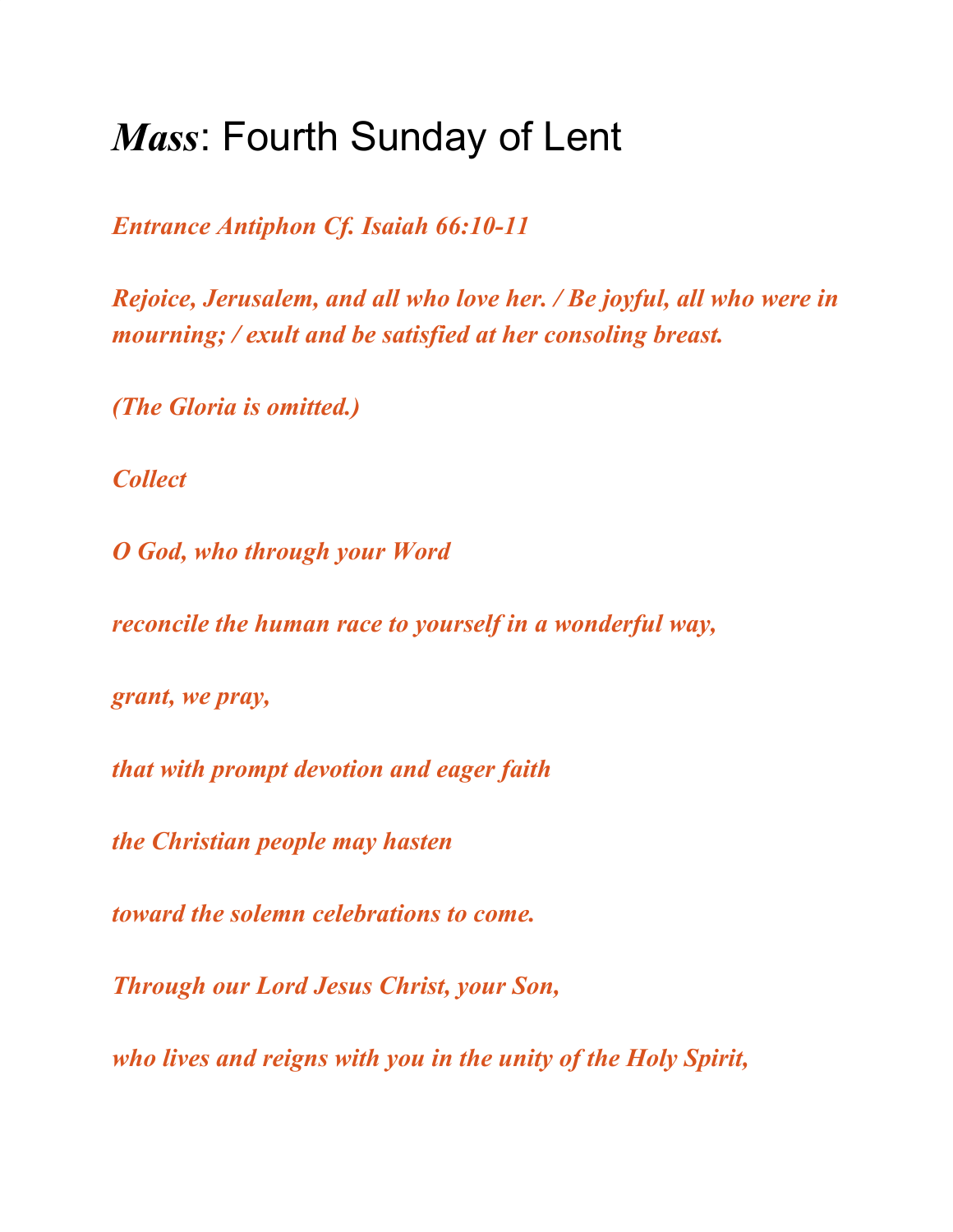*one God, for ever and ever.*

*A reading from the first Book of Samuel 16:1b, 6-7, 10-13a*

*David is anointed as king of Israel.*

*The Lord said to Samuel: "Fill your horn with oil, and be on your way. I am sending you to Jesse of Bethlehem, for I have chosen my king from among his sons."*

*As Jesse and his sons came to the sacrifice, Samuel looked at Eliab and thought, "Surely the Lord's anointed is here before him." But the Lord said to Samuel: "Do not judge from his appearance or from his lofty stature, because I have rejected him. Not as man sees does God see, because man sees the appearance but the Lord looks into the heart." In the same way Jesse presented seven sons before Samuel, but Samuel said to Jesse, "The Lord has not chosen any one of these." Then Samuel asked Jesse, "Are these all the sons you have?" Jesse replied, "There is still the youngest, who is tending the sheep." Samuel said to Jesse, "Send for him; we will not begin the sacrificial banquet until he arrives here." Jesse sent and had the young man brought to them. He was ruddy, a youth handsome to behold and making a splendid appearance. The Lord said, "There—anoint him, for this is the one!" Then Samuel, with the horn of oil in hand, anointed David in the presence of his brothers; and from that day on, the spirit of the Lord rushed upon David.*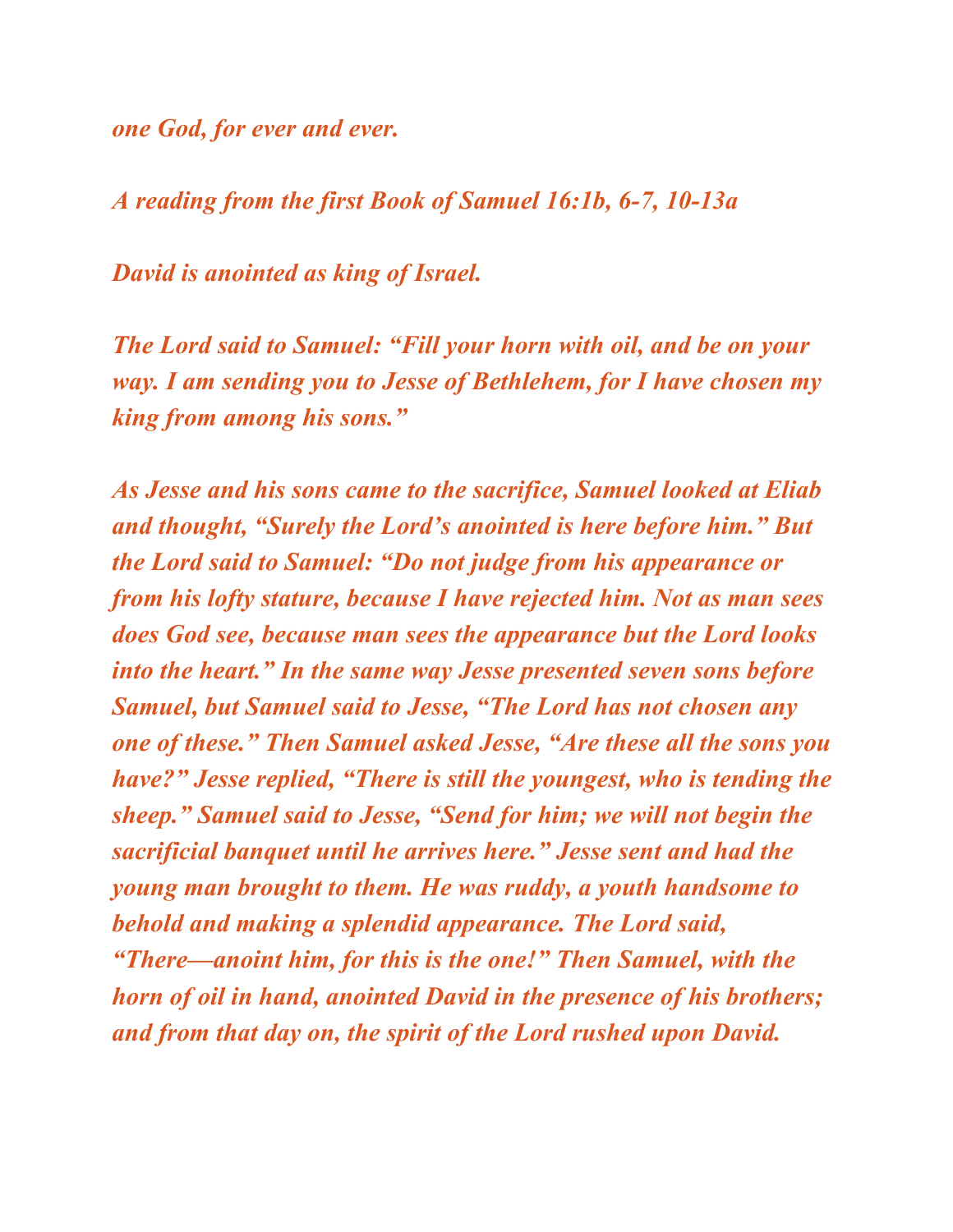*The word of the Lord.*

*Responsorial Psalm 23:1-3a, 3b-4, 5, 6*

*r. (1) The Lord is my shepherd; there is nothing I shall want.*

*The Lord is my shepherd; I shall not want.*

*In verdant pastures he gives me repose;*

*beside restful waters he leads me;*

*he refreshes my soul. r.*

*He guides me in right paths*

*for his name's sake.*

*Even though I walk in the dark valley*

*I fear no evil; for you are at my side*

*with your rod and your staff*

*that give me courage. r.*

*You spread the table before me*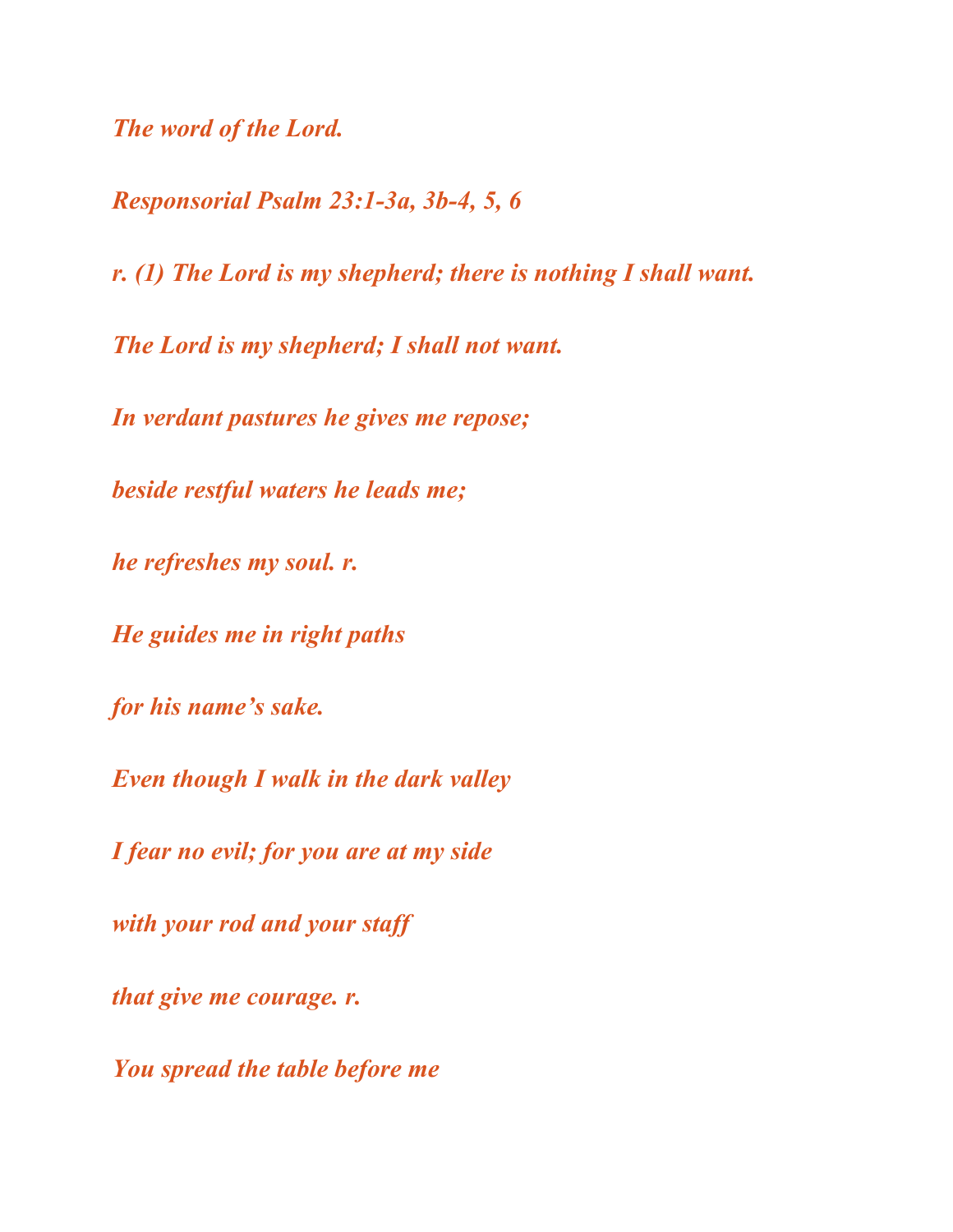*in the sight of my foes;*

*you anoint my head with oil;*

*my cup overflows. r.*

*Only goodness and kindness follow me*

*all the days of my life;*

*and I shall dwell in the house of the Lord*

*for years to come. r.*

*A reading from the Letter of Saint Paul to the Ephesians 5:8-14*

*Arise from the dead, and Christ will give you light.*

*Brothers and sisters: You were once darkness, but now you are light in the Lord. Live as children of light, for light produces every kind of goodness and righteousness and truth. Try to learn what is pleasing to the Lord. Take no part in the fruitless works of darkness; rather expose them, for it is shameful even to mention the things done by them in secret; but everything exposed by the light becomes visible, for everything that becomes visible is light. Therefore, it says: /*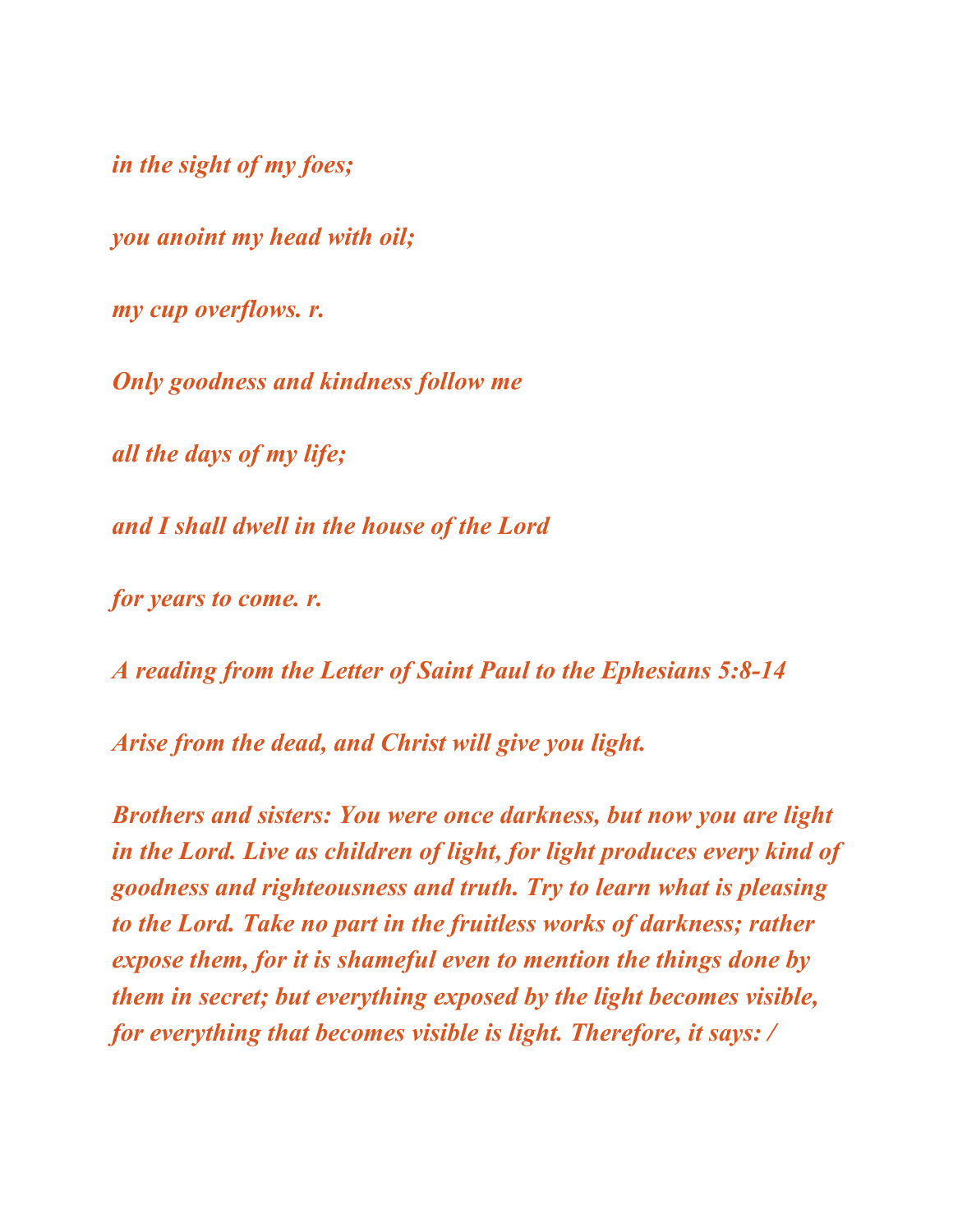*"Awake, O sleeper, / and arise from the dead, / and Christ will give you light."*

*The word of the Lord.*

*Gospel Acclamation John 8:12*

*I am the light of the world, says the Lord;*

*whoever follows me will have the light of life.*

*A reading from the holy Gospel according to John 9:1-41 (Shorter Form [ ], 9:1, 6-9, 13-17, 34-38)*

*The man who was blind went off and washed himself and came back able to see.*

*[As Jesus passed by he saw a man blind from birth.] His disciples asked him, "Rabbi, who sinned, this man or his parents, that he was born blind?" Jesus answered, "Neither he nor his parents sinned; it is so that the works of God might be made visible through him. We have to do the works of the one who sent me while it is day. Night is coming when no one can work. While I am in the world, I am the light of the world." When he had said this, [he spat on the ground and made clay with the saliva, and smeared the clay on his eyes, and said to him, "Go wash in the Pool of Siloam"—which means Sent—. So he went and washed, and came back able to see.*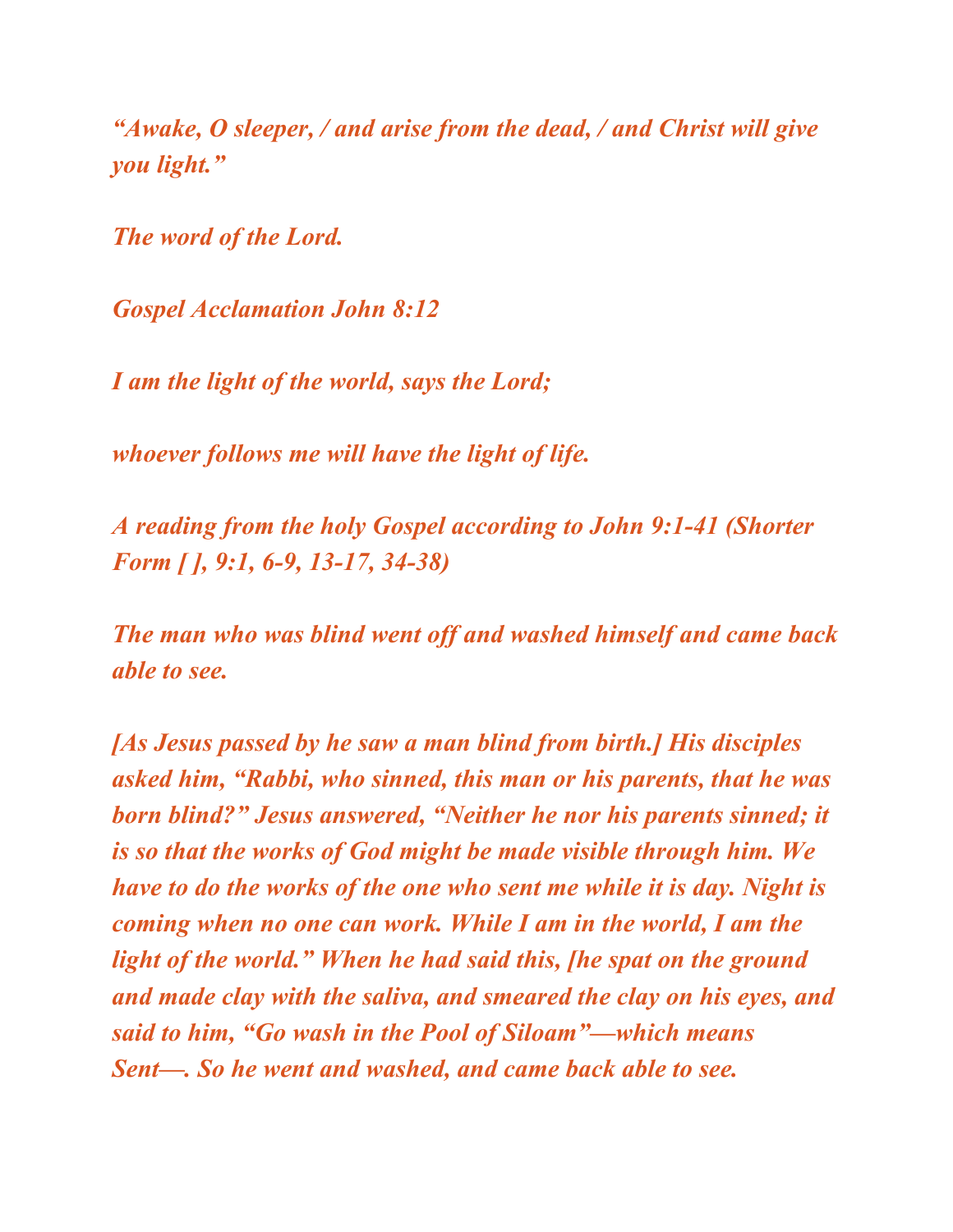*His neighbors and those who had seen him earlier as a beggar said, "Isn't this the one who used to sit and beg?" Some said, "It is," but others said, "No, he just looks like him." He said, "I am."] So they said to him, "How were your eyes opened?" He replied, "The man called Jesus made clay and anointed my eyes and told me, 'Go to Siloam and wash.' So I went there and washed and was able to see." And they said to him, "Where is he?" He said, "I don't know."*

*[They brought the one who was once blind to the Pharisees. Now Jesus had made clay and opened his eyes on a sabbath. So then the Pharisees also asked him how he was able to see. He said to them, "He put clay on my eyes, and I washed, and now I can see." So some of the Pharisees said, "This man is not from God, because he does not keep the sabbath." But others said, "How can a sinful man do such signs?" And there was a division among them. So they said to the blind man again, "What do you have to say about him, since he opened your eyes?" He said, "He is a prophet."]*

*Now the Jews did not believe that he had been blind and gained his sight until they summoned the parents of the one who had gained his sight. They asked them, "Is this your son, who you say was born blind? How does he now see?" His parents answered and said, "We know that this is our son and that he was born blind. We do not know how he sees now, nor do we know who opened his eyes. Ask him, he is of age; he can speak for himself." His parents said this because they were afraid of the Jews, for the Jews had already*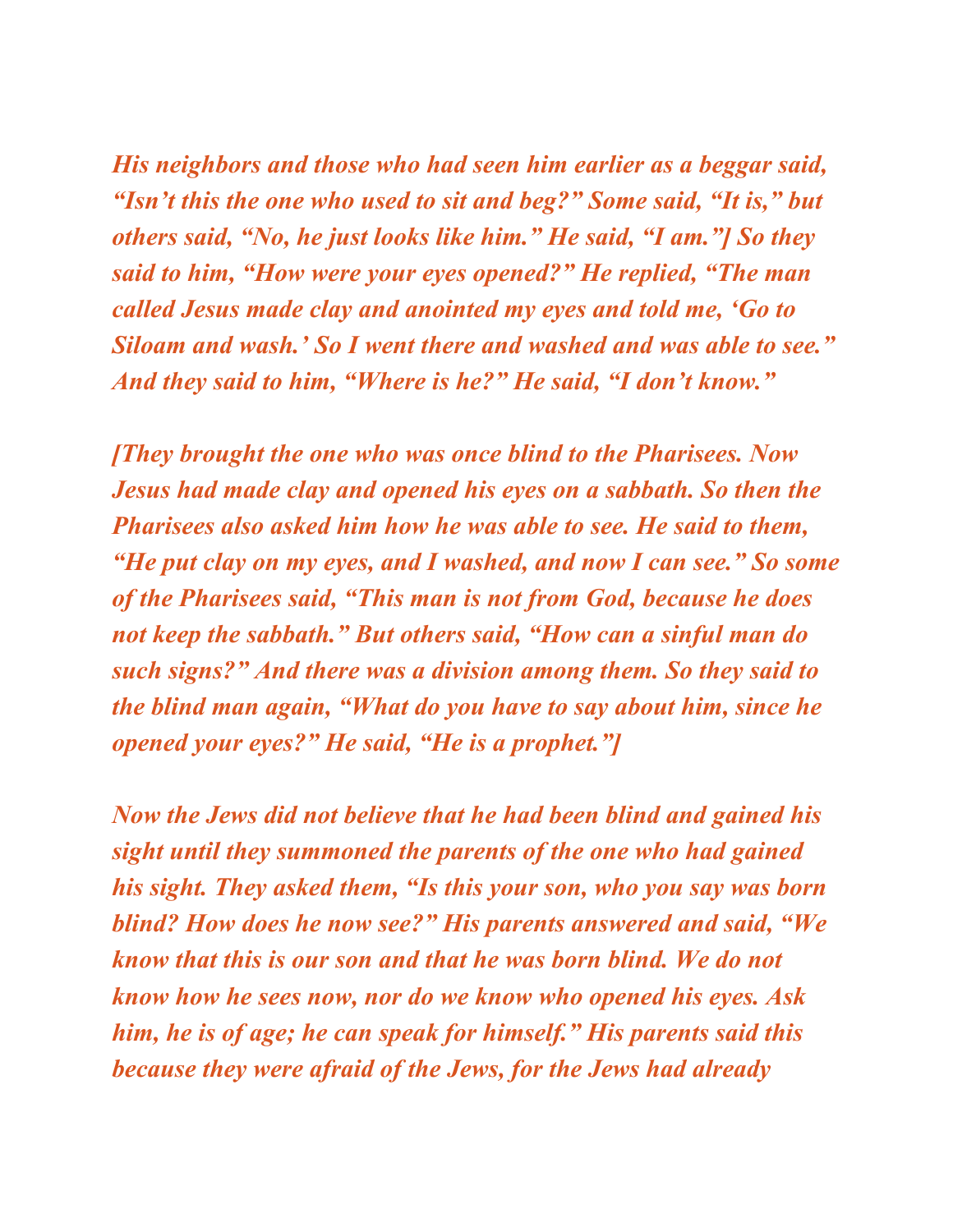*agreed that if anyone acknowledged him as the Christ, he would be expelled from the synagogue. For this reason his parents said, "He is of age; question him."*

*So a second time they called the man who had been blind and said to him, "Give God the praise! We know that this man is a sinner." He replied, "If he is a sinner, I do not know. One thing I do know is that I was blind and now I see." So they said to him, "What did he do to you? How did he open your eyes?" He answered them, "I told you already and you did not listen. Why do you want to hear it again? Do you want to become his disciples, too?" They ridiculed him and said, "You are that man's disciple; we are disciples of Moses! We know that God spoke to Moses, but we do not know where this one is from." The man answered and said to them, "This is what is so amazing, that you do not know where he is from, yet he opened my eyes. We know that God does not listen to sinners, but if one is devout and does his will, he listens to him. It is unheard of that anyone ever opened the eyes of a person born blind. If this man were not from God, he would not be able to do anything." [They answered and said to him, "You were born totally in sin, and are you trying to teach us?" Then they threw him out.*

*When Jesus heard that they had thrown him out, he found him and said, "Do you believe in the Son of Man?" He answered and said, "Who is he, sir, that I may believe in him?" Jesus said to him, "You have seen him, and the one speaking with you is he." He said, "I do believe, Lord," and he worshiped him.] Then Jesus said, "I came*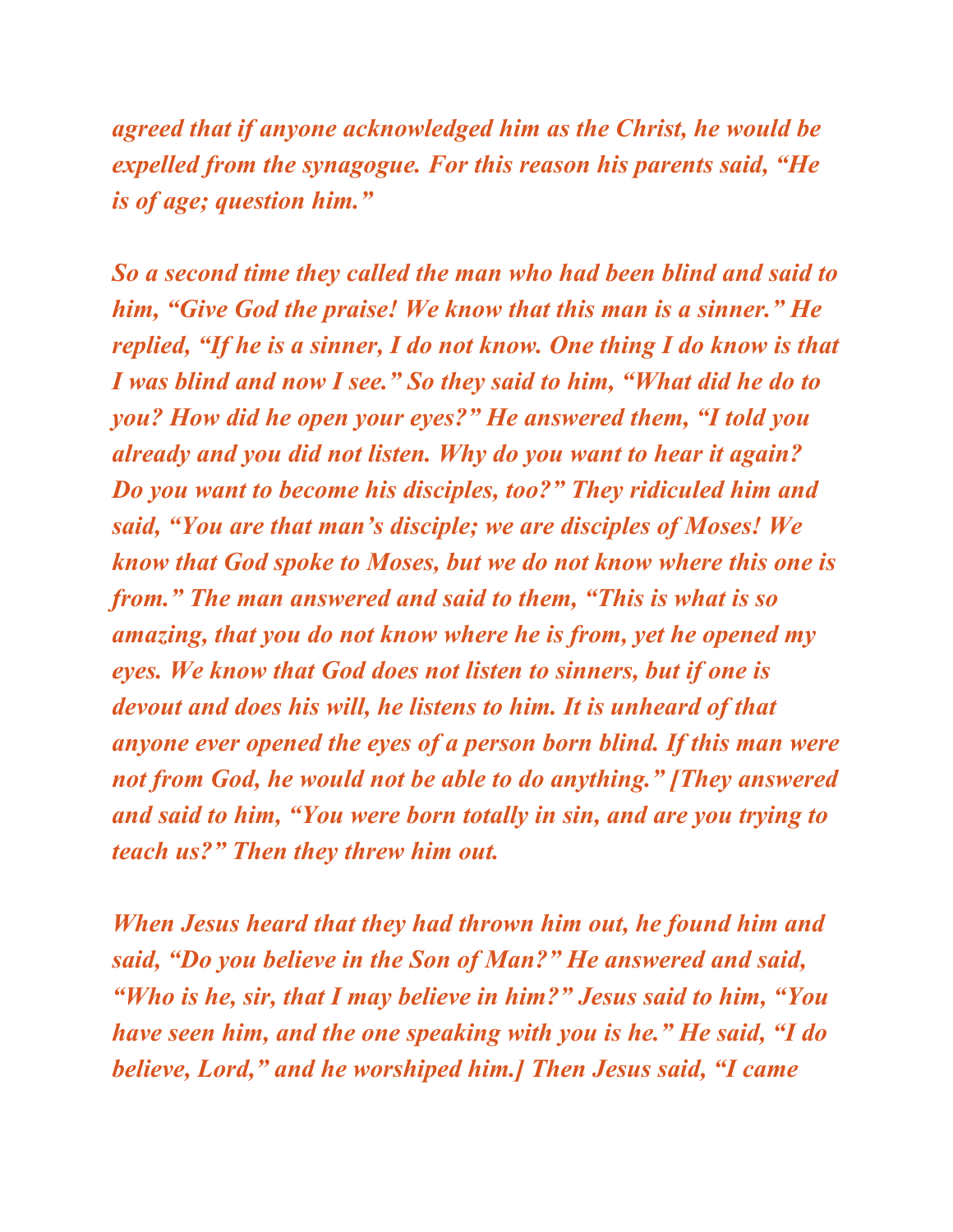*into this world for judgment, so that those who do not see might see, and those who do see might become blind."*

*Some of the Pharisees who were with him heard this and said to him, "Surely we are not also blind, are we?" Jesus said to them, "If you were blind, you would have no sin; but now you are saying, 'We see,' so your sin remains."*

*The Gospel of the Lord.*

*Creed*

*Prayer over the Offerings*

*We place before you with joy these offerings,*

*which bring eternal remedy, O Lord,*

*praying that we may both faithfully revere them*

*and present them to you, as is fitting,*

*for the salvation of all the world.*

*Through Christ our Lord.*

*Communion Antiphon Cf. John 9:11, 38*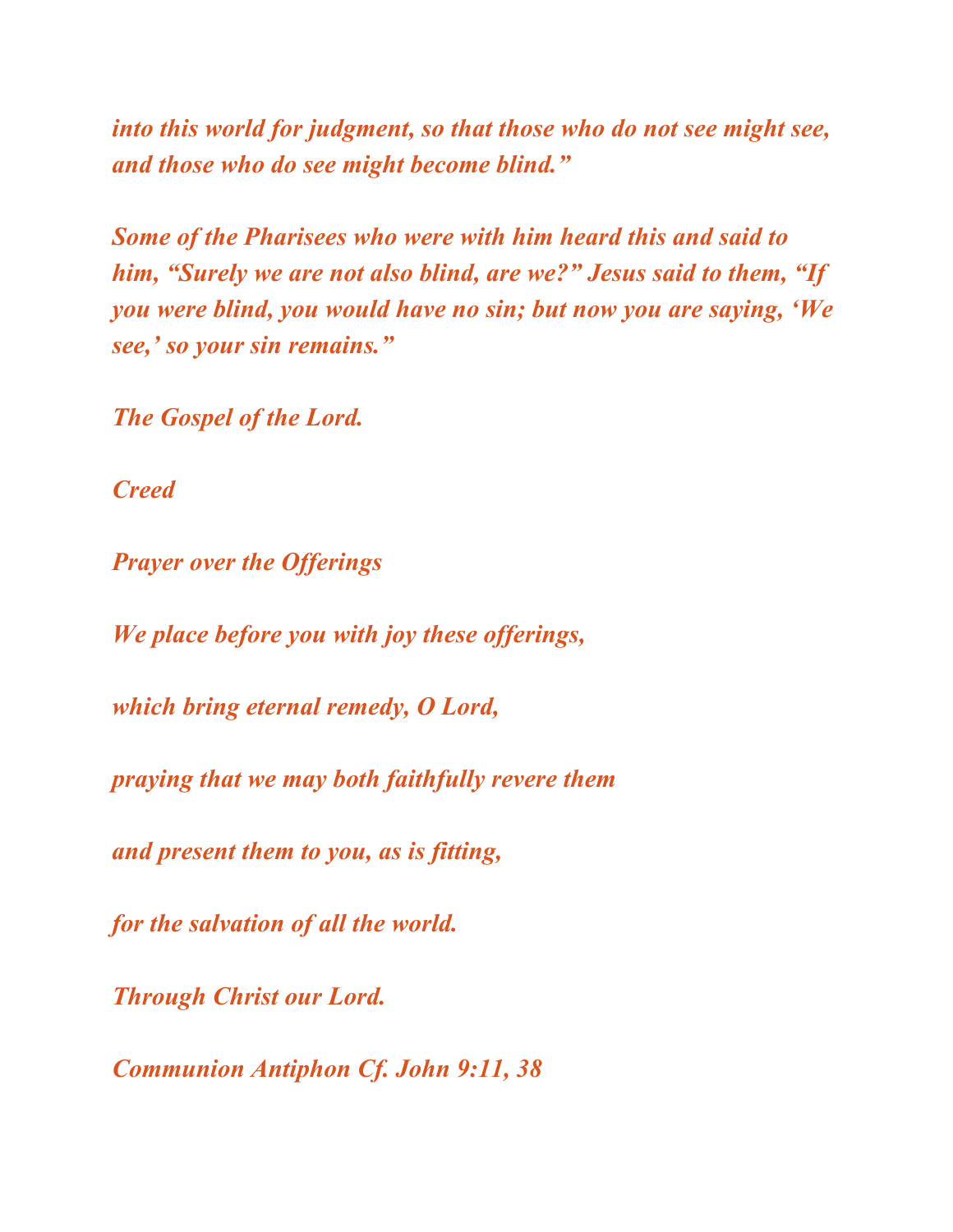*The Lord anointed my eyes: I went, I washed, / I saw and I believed in God.*

*Prayer after Communion*

*O God, who enlighten everyone who comes into this world,*

*illuminate our hearts, we pray,*

*with the splendor of your grace,*

*that we may always ponder*

*what is worthy and pleasing to your majesty*

*and love you in all sincerity.*

# *Through Christ our Lord.*

*Fourth Sunday of Lent*

Entrance Antiphon **Cf. Isaiah 66:10-11**

Rejoice, Jerusalem, and all who love her. / Be joyful, all who were in mourning; / exult and be satisfied at her **consoling breast.**

# (The Gloria is omitted.)

## Collect

**O God, who through your Word reconcile the human race to yourself in a wonderful way, grant, we pray, that with prompt devotion and eager faith the Christian people may hasten toward the solemn celebrations to come.**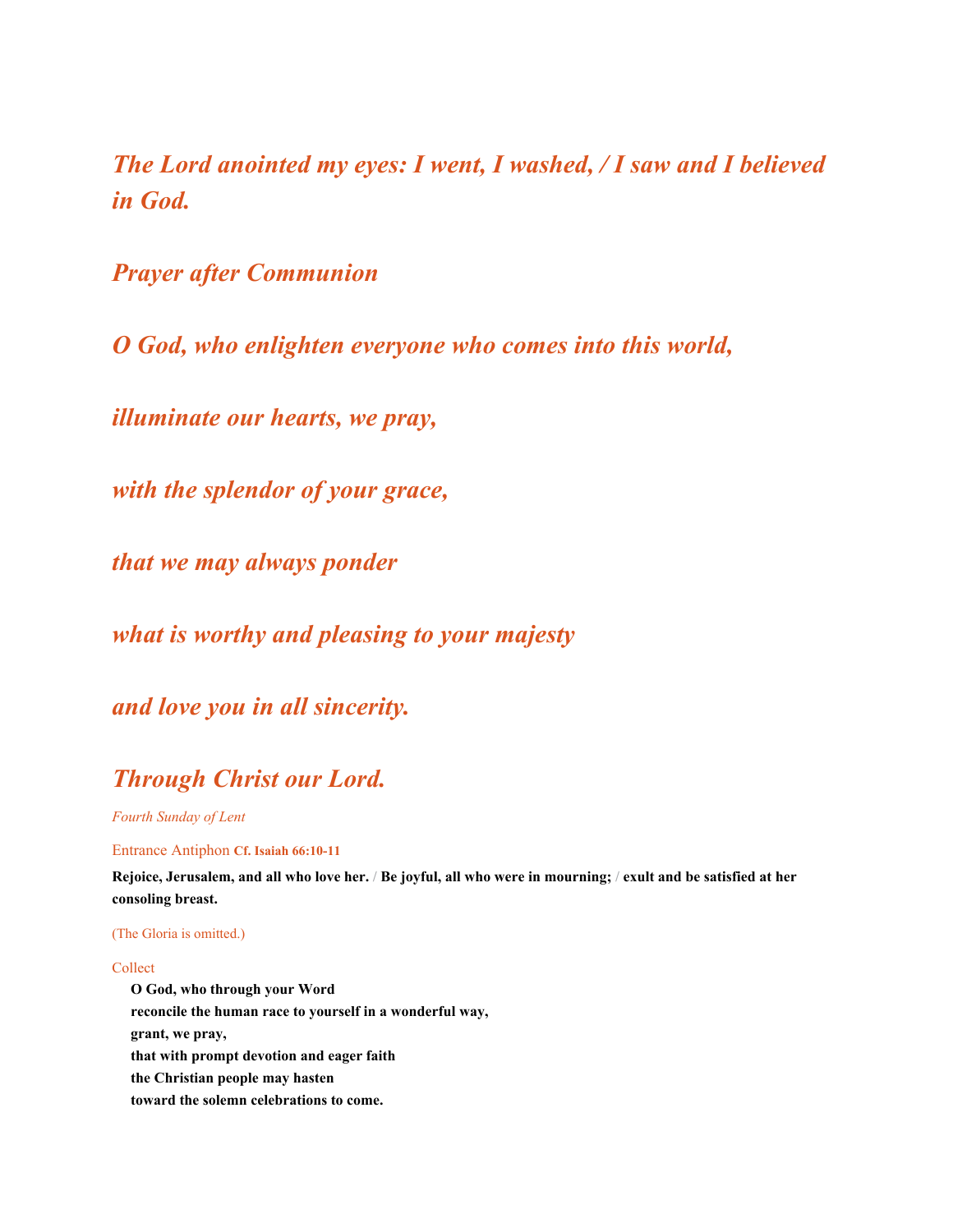**Through our Lord Jesus Christ, your Son, who lives and reigns with you in the unity of the Holy Spirit, one God, for ever and ever.**

**A reading from the first Book of Samuel 16:1b, 6-7, 10-13a** *David is anointed as king of Israel.*

In eLord said to Samuel: "Fill your horn with oil, and be on your way. I am sending you to Jesse of Bethlehem,

**for I have chosen my king from among his sons."**

As Jesse and his sons came to the sacrifice, Samuel looked at Eliab and thought, "Surely the Lord's anointed is here before him." But the Lord said to Samuel: "Do not judge from his appearance or from his lofty stature, because I have rejected him. Not as man sees does God see, because man sees the appearance but the Lord looks into the heart." In the same way Jesse presented seven sons before Samuel, but Samuel said to Jesse, "The Lord has not chosen any one of these." Then Samuel asked Jesse, "Are these all the sons you have?" Jesse replied, "There is still the youngest, who is tending the sheep." Samuel said to Jesse, "Send for him; we will not begin the sacrificial banquet until he arrives here." Jesse sent and had the young man brought to them. He was ruddy, a youth handsome to behold and making a splendid appearance. The Lord said, "There—anoint him, for this is the one!" Then Samuel, with the horn of oil in hand, anointed David in the presence of his brothers; and from that day on, **the spirit of the Lord rushed upon David.**

**The word of the Lord.**

Responsorial Psalm **23:1-3a, 3b-4, 5, 6**

r**. (1) The Lord is my shepherd; there is nothing I shall want.**

**The Lord is my shepherd; I shall not want. In verdant pastures he gives me repose; beside restful waters he leads me; he refreshes my soul.** r**.**

**He guides me in right paths for his name's sake.**

**Even though I walk in the dark valley I fear no evil; for you are at my side**

**with your rod and your staff**

**that give me courage.** r**.**

**You spread the table before me in the sight of my foes; you anoint my head with oil;**

**my cup overflows.** r**.**

**Only goodness and kindness follow me all the days of my life; and I shall dwell in the house of the Lord for years to come.** r**.**

**A reading from the Letter of Saint Paul to the Ephesians 5:8-14**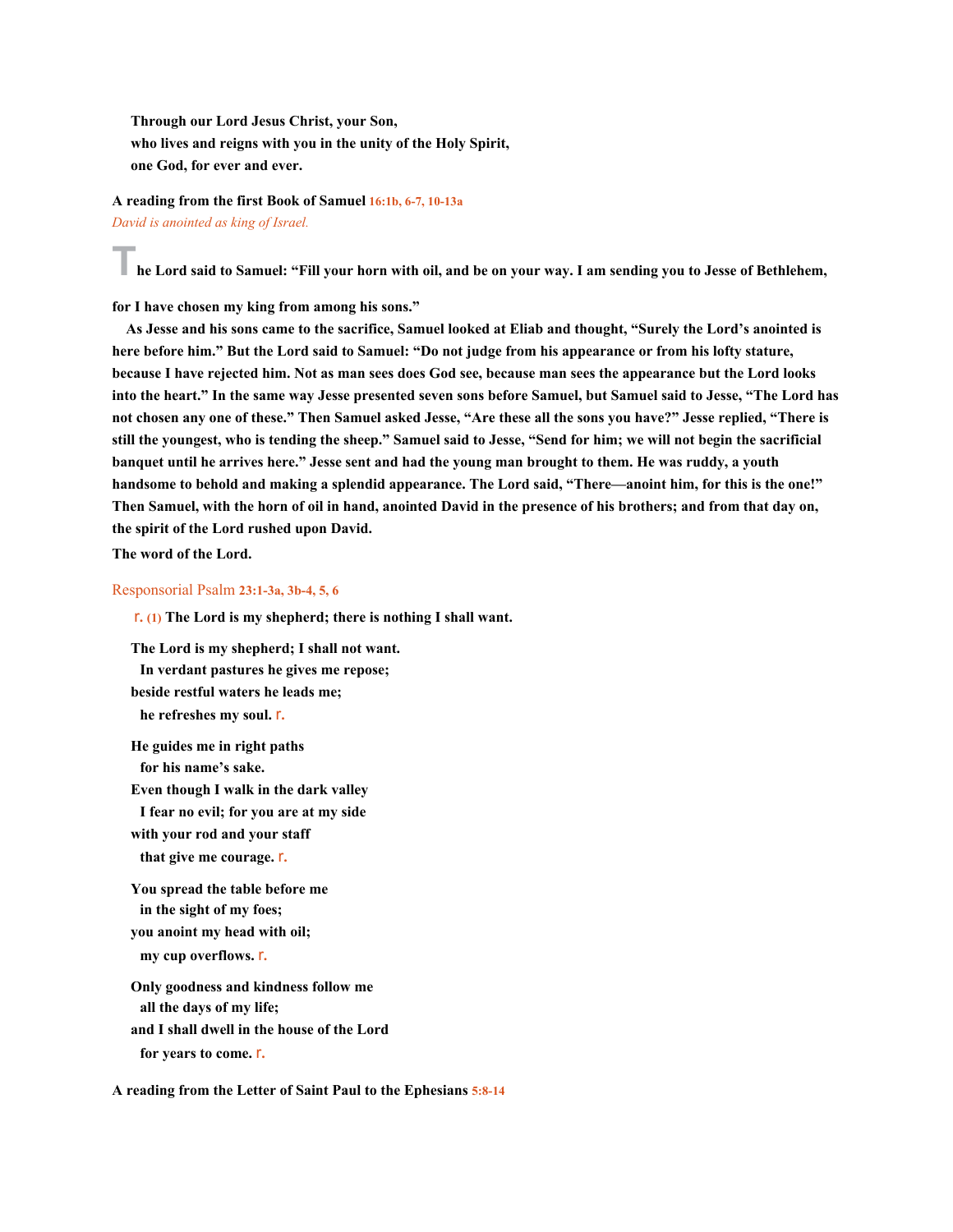## *Arise from the dead, and Christ will give you light.*

rothers and sisters: You were once darkness, but now you are light in the Lord. Live as children of light, for

light produces every kind of goodness and righteousness and truth. Try to learn what is pleasing to the Lord. Take no part in the fruitless works of darkness; rather expose them, for it is shameful even to mention the things done by them in secret; but everything exposed by the light becomes visible, for everything that becomes visible is light. Therefore, it says: / "Awake, O sleeper, / and arise from the dead, / and Christ will give you light."

**The word of the Lord.**

#### Gospel Acclamation **John 8:12**

**I am the light of the world, says the Lord; whoever follows me will have the light of life.**

**A reading from the holy Gospel according to John 9:1-41 (Shorter Form [ ], 9:1, 6-9, 13-17, 34-38)** *The man who was blind went off and washed himself and came back able to see.*

Soles Jesus passed by he saw a man blind from birth.] His disciples asked him, "Rabbi, who sinned, this man or

his parents, that he was born blind?" Jesus answered, "Neither he nor his parents sinned; it is so that the works of God might be made visible through him. We have to do the works of the one who sent me while it is day. Night is coming when no one can work. While I am in the world, I am the light of the world." When he had said this, he spat on the ground and made clay with the saliva, and smeared the clay on his eyes, and said to him, "Go wash in **the Pool of Siloam"—which means Sent—. So he went and washed, and came back able to see.**

His neighbors and those who had seen him earlier as a beggar said, "Isn't this the one who used to sit and beg?" Some said, "It is," but others said, "No, he just looks like him." He said, "I am." So they said to him, "How were your eves opened?" He replied, "The man called Jesus made clay and anointed my eves and told me, 'Go to Siloam and wash.' So I went there and washed and was able to see." And they said to him, "Where is he?" He said, "I don't **know."**

They brought the one who was once blind to the Pharisees. Now Jesus had made clay and opened his eyes on a sabbath. So then the Pharisees also asked him how he was able to see. He said to them, "He put clay on my eyes, and I washed, and now I can see." So some of the Pharisees said, "This man is not from God, because he does not keep the sabbath." But others said, "How can a sinful man do such signs?" And there was a division among them. So they said to the blind man again, "What do you have to say about him, since he opened your eyes?" He said, "He **is a prophet."]**

Now the Jews did not believe that he had been blind and gained his sight until they summoned the parents of the one who had gained his sight. They asked them, "Is this your son, who you say was born blind? How does he now see?" His parents answered and said, "We know that this is our son and that he was born blind. We do not know how he sees now, nor do we know who opened his eyes. Ask him, he is of age; he can speak for himself." His parents said this because they were afraid of the Jews, for the Jews had already agreed that if anyone acknowledged him as the Christ, he would be expelled from the synagogue. For this reason his parents said, "He is of age; question him."

So a second time they called the man who had been blind and said to him, "Give God the praise! We know that this man is a sinner." He replied, "If he is a sinner, I do not know. One thing I do know is that I was blind and now I see." So they said to him, "What did he do to you? How did he open your eyes?" He answered them, "I told you already and you did not listen. Why do you want to hear it again? Do you want to become his disciples, too?" They